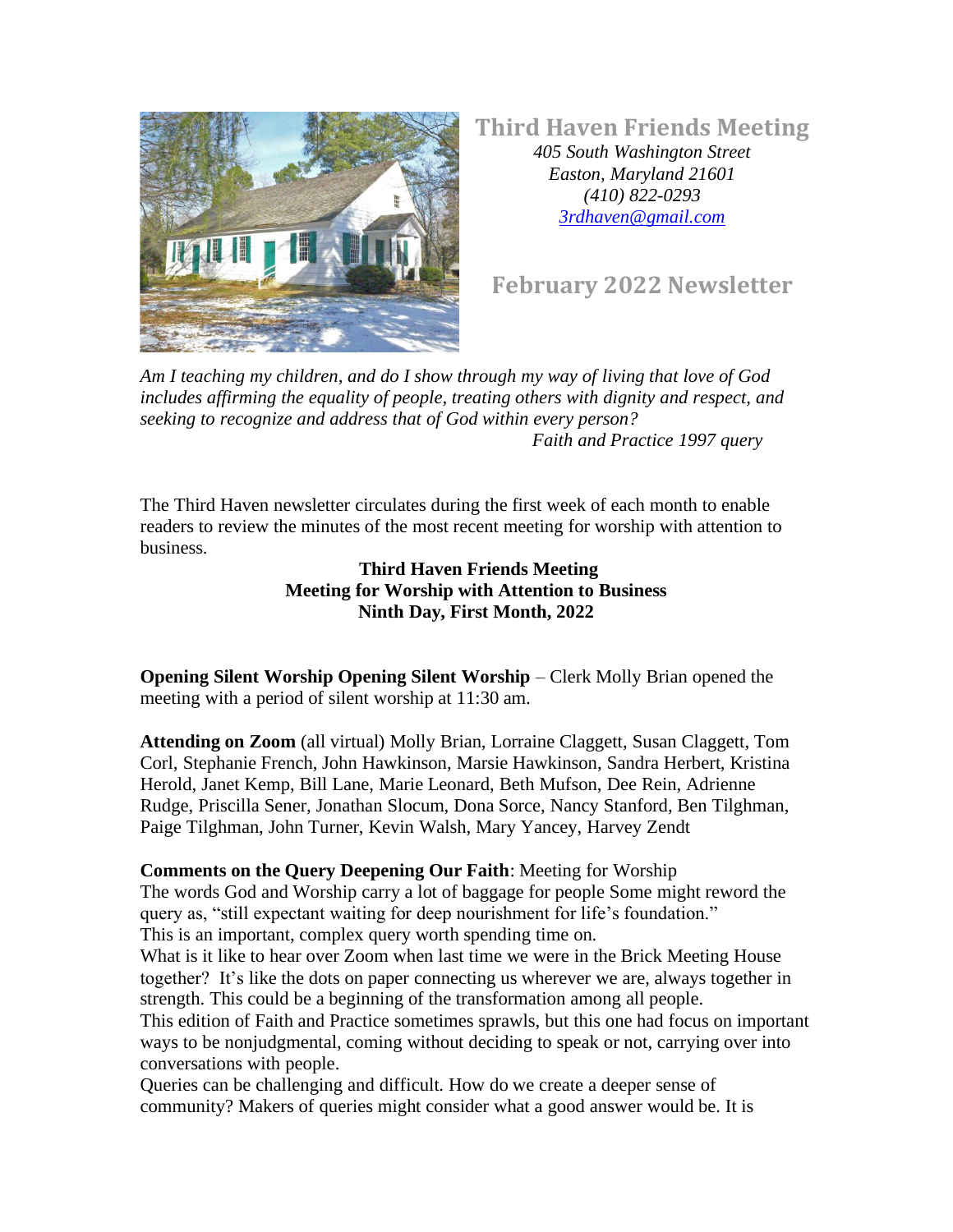intentional that Meeting for Worship is the first query as it is essential to all we do as life has become more complex.

### **Approval of minutes for Twelfth Month Meeting for Business Approved**

### **Clerks Desk –**

### **THMM 2021 State of the Meeting Annual Report** – *Molly Burgoyne Brian* **Approved as amended**

The report has been posted on announcements and discussed in summary in December. Suggested changes have been incorporated. The final lengthy report will be available on [http://www.thirdhaven.org](http://www.thirdhaven.org/) website and circulated with announcements.

### **Pastoral Care Annual Report** – *Dona Sorce* **Accepted**

The Pastoral Care Committee of Third Haven works to provide and maintain a caring meeting community.

During 2021 the committee was represented by the following members: Dona Sorce (clerk), Adrienne Rudge (co-clerk), Lorraine Claggett, Connie Crow, Marsie Hawkinson, Katherine Johnson, Dee Rein, John Schreiner, and Bill Schauer.

In addition to ongoing efforts to reach out and maintain regular communication and support with individual members and attenders, as well as helping new attenders become familiar with Quaker practice, the Pastoral Care Committee sponsored the following activities during 2021:

- One clearness meeting for the purpose of membership reinstatement for Mary Yancy.
- Coordination of a clearness meeting for Sarah Claggett and Tim Nowicky, seeking marriage under the care of the Meeting.
- Assistance with the Memorial Services for: Sally Vermilye, Ken Carroll, MK Shean, Susan Dickinson, and Jane Escher.
- Assistance to family members seeking to memorialize loved ones on the 3<sup>rd</sup> Haven grounds.
- Assistance to a family in need of housing.
- Focused support for members struggling with the loss of loved ones.
- Focused support for members who are unable to participate in the Meeting.
- Coordination of monthly meetings for Holding in the Light with Attention to Healing.
- Coordination of a half-day presentation for Pastoral Care and Worship and Care committee members on Quaker Eldership, conducted by George Schafer from the Philadelphia Yearly Meeting.
- Annual and regular updates to the directory of members and attenders.
- Collaboration with First Day School with the annual children's Christmas program.
- Revisions to the "Becoming a Member" pamphlet as well as the Pastoral Care section of the Third Have website.
- Revision of name tags and creation of new name tags for new attenders.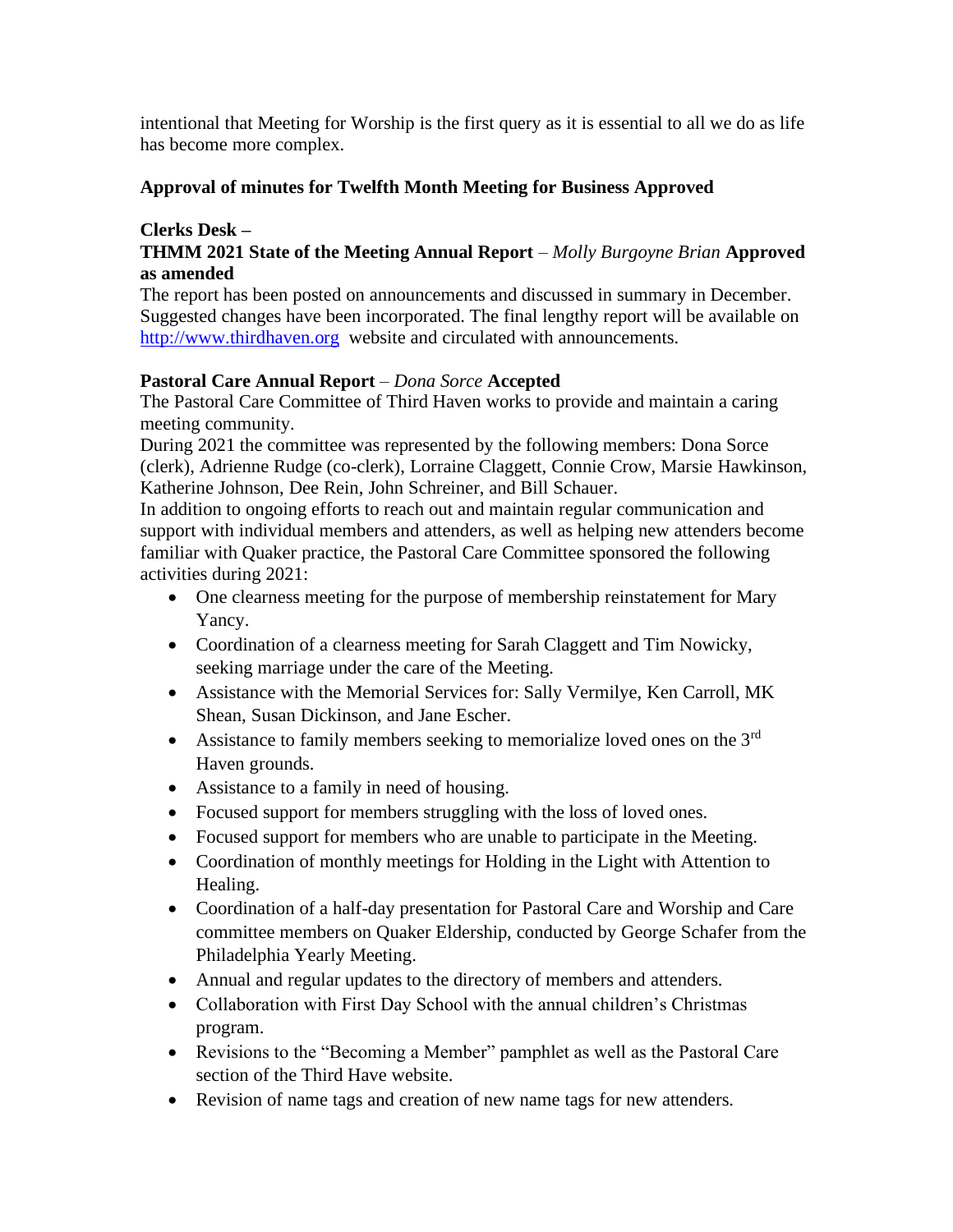**Clearness committee for Mary Yancey** for reinstatement as member. Marsie Hawkinson, Dona Sorce and Bill Schauer heartily recommend reinstatement. **Approved**. Discussion: Full membership is an important, valuable commitment. It means a lot to the individual as well as the meeting as a whole. Pastoral Care provides guidance on membership.

#### **Treasurers Report -Brief Update**– *Ben Tilghman*

A more complete report is coming in February. January 7, 2022

Fiscal Year (07/01/21-06/30/22) to Date (50%), Actual to Budget:

|                                     | Actual \$ | Budget \$ | $\%$ |
|-------------------------------------|-----------|-----------|------|
| <b>Member Contributions</b>         | 30,303.25 | 51,880.00 | 58.4 |
| <b>Attender Contributions</b>       | 7465.00   | 14,000.00 | 53.3 |
| Total Income-All categories         | 41,666.81 | 70,250.00 | 59.3 |
| <b>Total Expense-All Categories</b> | 34,850.01 | 70,250.00 | 49.6 |
| Note:                               |           |           |      |

1) One large \$3,810.00 Member Contribution in December is still being processed, and not included above.

2) Friends are reminded that activity in December is disproportionally increased by Friends wishing to make last minute donations to be included in their 2021 tax year

Discussion: Contributions online are a possibility but expensive via PayPal due to their charges. Other possibilities are being investigated. Budget line items will be clarified in February.

#### **Planning Committee Update**- *Tom Corl*

The planning committee met on December 15<sup>th</sup> to revise the Request for Proposals, which was sent to 4 Architectural firms. The RFP, our guiding principles, and essence of our Faith and Practice were sent to all. All responded favorably and said they would submit proposals by January  $28<sup>th</sup>$ . Visits will be scheduled thereafter for charette. The next meeting is Wed. Jan. 19 on Zoom. As set forth in the nominating committee report, there are new members on this committee. Brief updates will be provided at Meetings for Business in the future. The RFP will be available for viewing in announcements.

The planning committee suggests a designated building fund to encourage people to begin thinking about contributing to potential building. The clerk of Budget and Finance and the treasurer agreed and are creating this fund. **Approved**

#### **Art Show and Sale Report**- *Marie Leonard* **Accepted**

The Third Haven Friends Meeting 2021 Art Show & Sale took place on Saturday, December 4th from 11am to 4pm. Artwork by sixteen artists included paintings, puzzles, wearable art, photographs, baskets, holiday items, prints, notecards, gifts and more. Thanks to everyone involved who helped, visited or participated in the event, artists were able to donate an average of 45% of their artwork sales to help fund the renovation of Third Haven's historic buildings and revitalization of the grounds. The total amount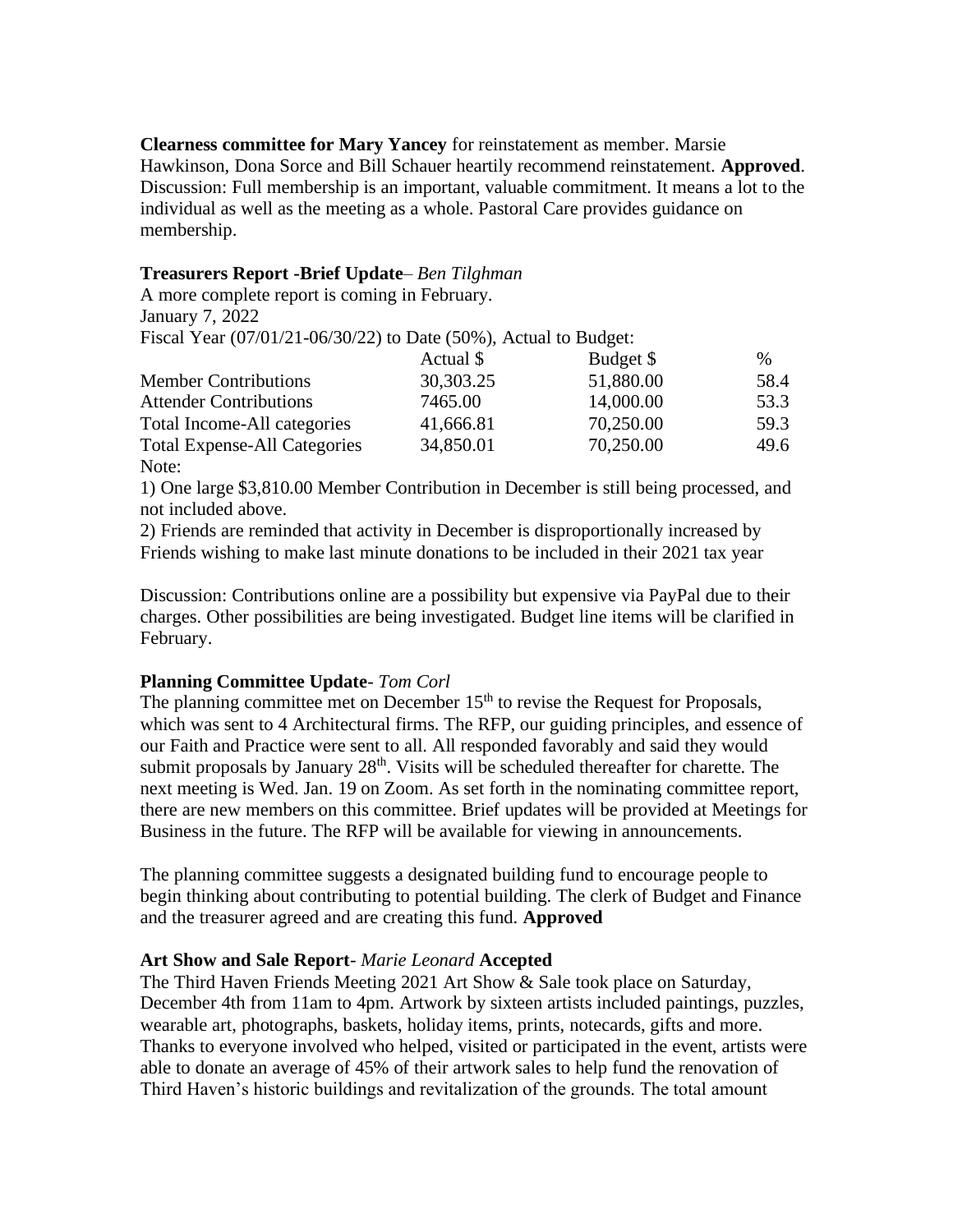donated by the artists to Third Haven was \$1,675. The total artwork sales by all artists at the event was \$3,688.

Discussion: This was a successful form of outreach with many visitors. Combining this event and the cleanup day strengthens our community.

#### **Trust Circles Update**-*Jonathan Slocum*

We are starting trust circles virtually, given state of pandemic. It might be too complicated to incorporate Asbury starting this new program. That may happen for the next round. We are coordinating best times for facilitators training and trust circle meetings. Facilitator's training might take 6 hours because the discussion interactions can be complicated. Scheduling will be coordinated with Clinton Pettis, originator of Trust Circles. Information continues in announcements and will be communicated with interested people by email.

#### **New Business**

#### **Asbury United Methodist church congregation incorporation with Third Haven. Plan ideas**:

Carlene Phoenix and Molly have been communicating. Asbury is just starting to open their doors post construction but not during the current Covid surge. Priscilla Sener has had a long relationship with Asbury through the construction. They are eager for a meet and greet but will need to wait until viral infection rates have subsided.

Ideas for engaging our communities include:

Invitation to attend virtual Meeting for Worship.

Create an interfaith committee or have an interchurch committee with them.

Start communicating: receive their communications, announcements, newsletters, and vice versa.

Get people out walking and visiting. We could stroll, meander, march between properties. Let's not wait until things are "normal."

The Outreach Committee might be an appropriate responsible group. The clerk will be asked.

First Day school might be shared.

There are many ways we can accommodate Asbury's needs and accessibility issues including on our own property.

A small group of interested Third Haven people will meet to take action.

**Friends Committee on National Legislation** is planning for lobbying priorities for 118<sup>th</sup> congress in 2023. A meeting on this topic occurs January  $26<sup>th</sup>$  at 7:30 p.m. Information will be available at the FCNL website. Spring lobbying weekend is March 12-15, 2022.

**American Cares Act money** Talbot County residents can complete a survey on spending of American Cares Act money. Shore Rivers could benefit from this funding. Go to the survey to express your priorities.

**Closing Silent Worship** 12:50 p.m. D. Rein Recorder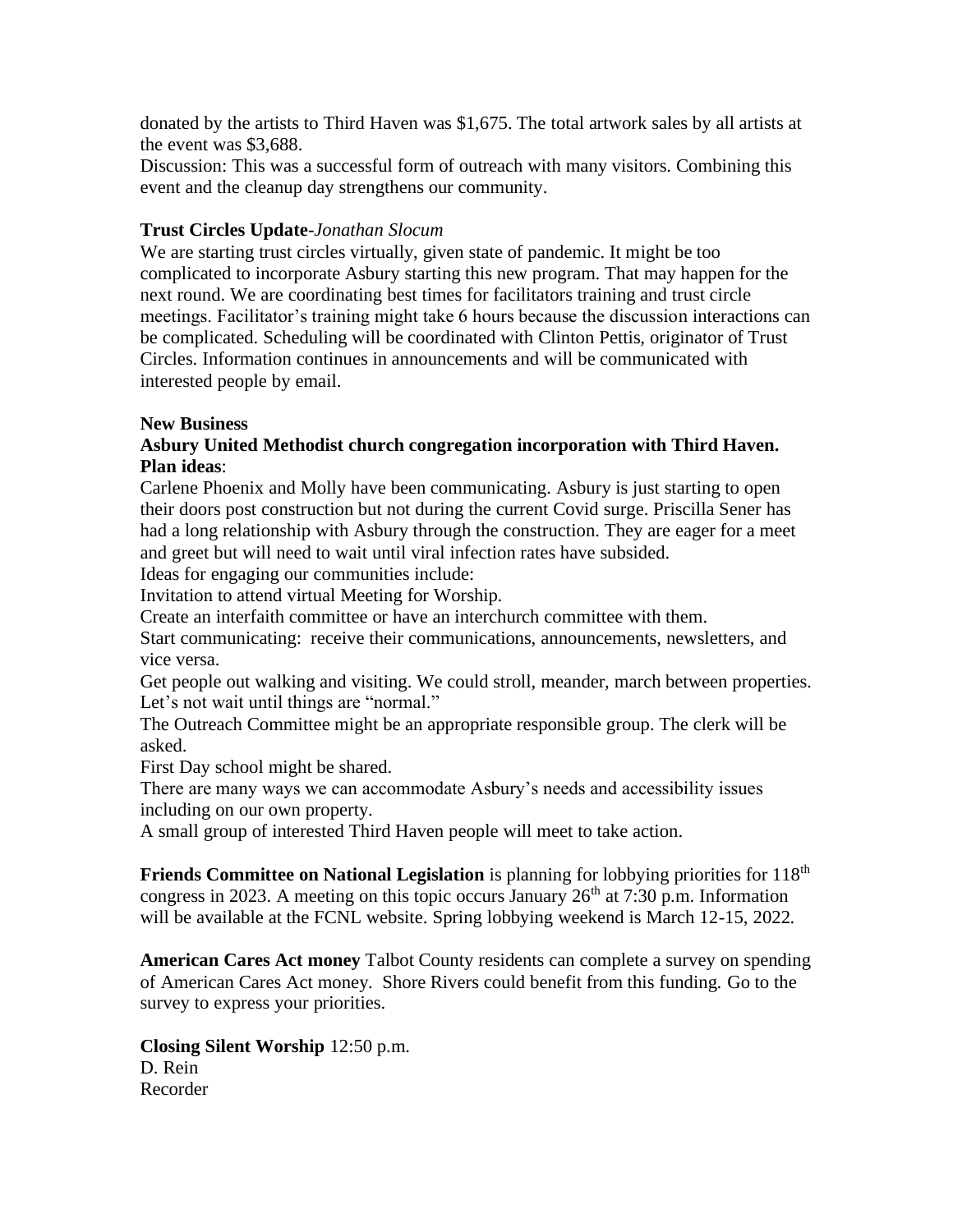# **2021 Highlights**

**2021** started with a surge of Covid cases which led us to eliminate in person meetings until we reach clarity. First Day School has fortnightly virtual sessions. Revised publications include the latest giving guide listing charitable organizations vetted by testimonies and concerns. The state of the meeting summary has been prepared to be submitted to the southern quarterly meeting as well as Philadelphia yearly meeting.

A **Trust Circles** program, whose purpose is to commit to helping lower barriers to the involvement of people of color in monthly Meetings, has been initiated by the Worship and Ministry Committee. The [Overview of Trust Circles Video](https://youtu.be/0p-uAs_UKrk) provides an excellent introduction to the program. Additional information is available on the website for Clinton's non-profit organization, Friends for the Future.

Inc., at <https://www.friendsfuture.org/> For more information please contact Jonathan Slocum.

A **request for proposal letter** has been sent by the Planning Committee to four architectural firms as part of the renewal process. Responses are due by February 4.

**29 photos** have been posted in the meeting directory. Meeting calendars featuring the late Ralph Young's photographs were prepared by Marie Leonard. Posting your personal or family photographs is voluntary. Please send single photos in .jpeg format for individuals, but for families, a group photograph will work better. If you would like to participate, please e-mail your photo to [3rdhaven@gmail.com](mailto:3rdhaven@gmail.com)

**Immigrant aid** has been by several meeting people who made donations of household goods to aid Afghan refugees in getting settled. An earlier collection benefitted victims of late December tornadoes in Kentucky.

# **First Day School**

### Hello Families

It was wonderful to see some families at our first children's' program of the New Year! Susan led the zoom gathering on 1/9/22 starting at 1015. I found out that Ben Sweeney has recently lost a tooth and Davin Whalen had gotten sick from his Dad (who works at the hospital.) Many of our families have pets (cats and dogs) that we are able to see when we meet on zoom. That is the fun part--to see everyone and hear how they are doing and see the families. We will be meeting again on Jan 23 at 1015 via zoom. We will continue with children's program on February 20 and March 6 & 20, 2022.

We are also planning to do a Spring activity on the Meeting grounds involving getting our children's gardens back in shape. More on this to come, and to help out please let Susan know. No dates yet but by then we hope the weather will be nice for outdoor activities.

On Jan 16, Philadelphia Yearly Meeting sponsored a zoom children's program starting at 9am. If you and your children would like to attend futures programs, please let Susan know so she can send the zoom link to you. PYM offers this Giant Children's Meeting every 3rd Sunday of the month via zoom starting at 9am.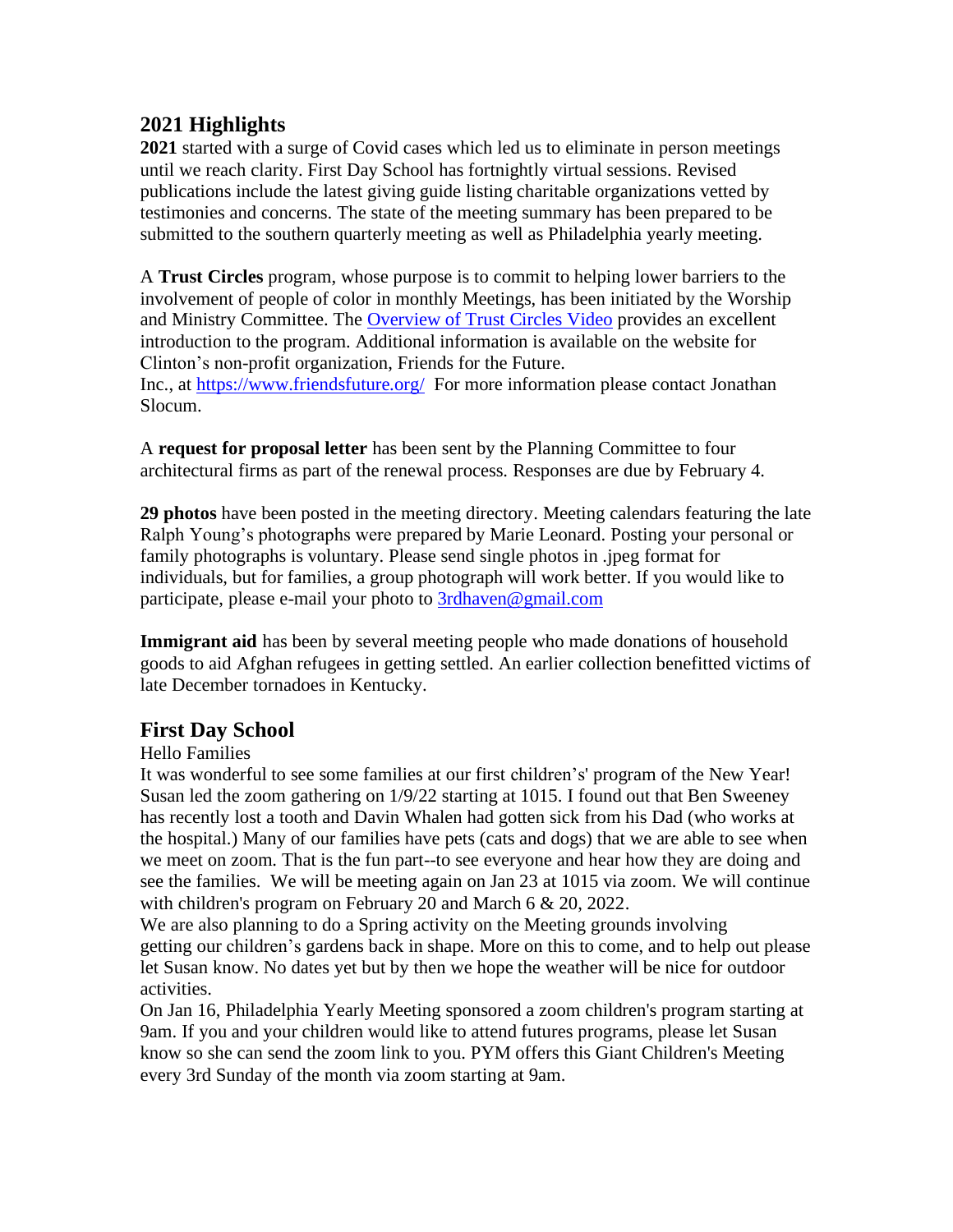

A Quaker risks a dangerous journey to visit people with lives very different from his Primary author: Candace Shattuck



Please join us on Sunday, February  $6<sup>th</sup>$  at 1015 for a zoom children's program. Susan will be sharing the story of John Woolman (Quaker guy) and his interaction with the Indians from Wyalusing. It is a Faith and Play story written by Candace Shattuck appropriate as we enter Black History month and focus more on treating all peoples with respect and humility. Hope to see you Sunday at 1015! Zoom Link

[https://us04web.zoom.us/j/71326536092?pwd=VnFxQ0VFZWplR2JQSWs3U25SakpmZ](https://us04web.zoom.us/j/71326536092?pwd=VnFxQ0VFZWplR2JQSWs3U25SakpmZz09) [z09](https://us04web.zoom.us/j/71326536092?pwd=VnFxQ0VFZWplR2JQSWs3U25SakpmZz09)

Take care and stay well. As always if you have any questions or ideas to bolster our children's program please share. Kristin and Cherie will be returning as teachers this season and hopefully hold the summer camp at Third Haven again this year. In the meantime, I hope you all are well and staying safe and enjoying a little winter out there. All the best, Susan Claggett FDS Clerk.

**Did you know**…. you have a special person on the **Pastoral Care Committee** who is interested in getting to know you better, and to be your link to the committee and to Third Haven. Our hope is to be a contact for all members and attenders, and to know of your needs, wants, joys, concerns. We can be a listening presence, a friend when you'd like to talk about your spiritual journey, a help in times of crisis, and a support throughout life events. The Pastoral Care Committee of Third Haven works to provide and maintain a caring meeting community. Each person on the committee is assigned members and attenders and we do our best to reach out to you via phone calls, emails, in-person gettogethers, and letters or cards, depending on individual circumstances and preferences. Please take time to look at the list below to confirm your contact person, and feel free to call or email us at any time. We love connecting with you!

| <b>Pastoral Care Committee</b> | <b>Assigned Members/Attenders</b> |
|--------------------------------|-----------------------------------|
| John Schreiner                 | ADELFIO - CLAG (Laura)            |
| Katherine Johnson              | CLAG, (Larny) – DANSER            |
| Lorraine Claggett              | DAVIS - GRAY                      |
| Adrienne Rudge                 | <b>GREEN(N.)– KRAMER</b>          |
| Dona Sorce                     | LANE (Henry) - MULLEN (Sam)       |
| Marsie Hawkinson               | <b>MULLEN</b> (Jake)-ROWE         |
| Dee Rein                       | <b>RUDGE - TURRELL</b>            |
| <b>Bill Schauer</b>            | VERMILYE - ZINKAND                |
|                                |                                   |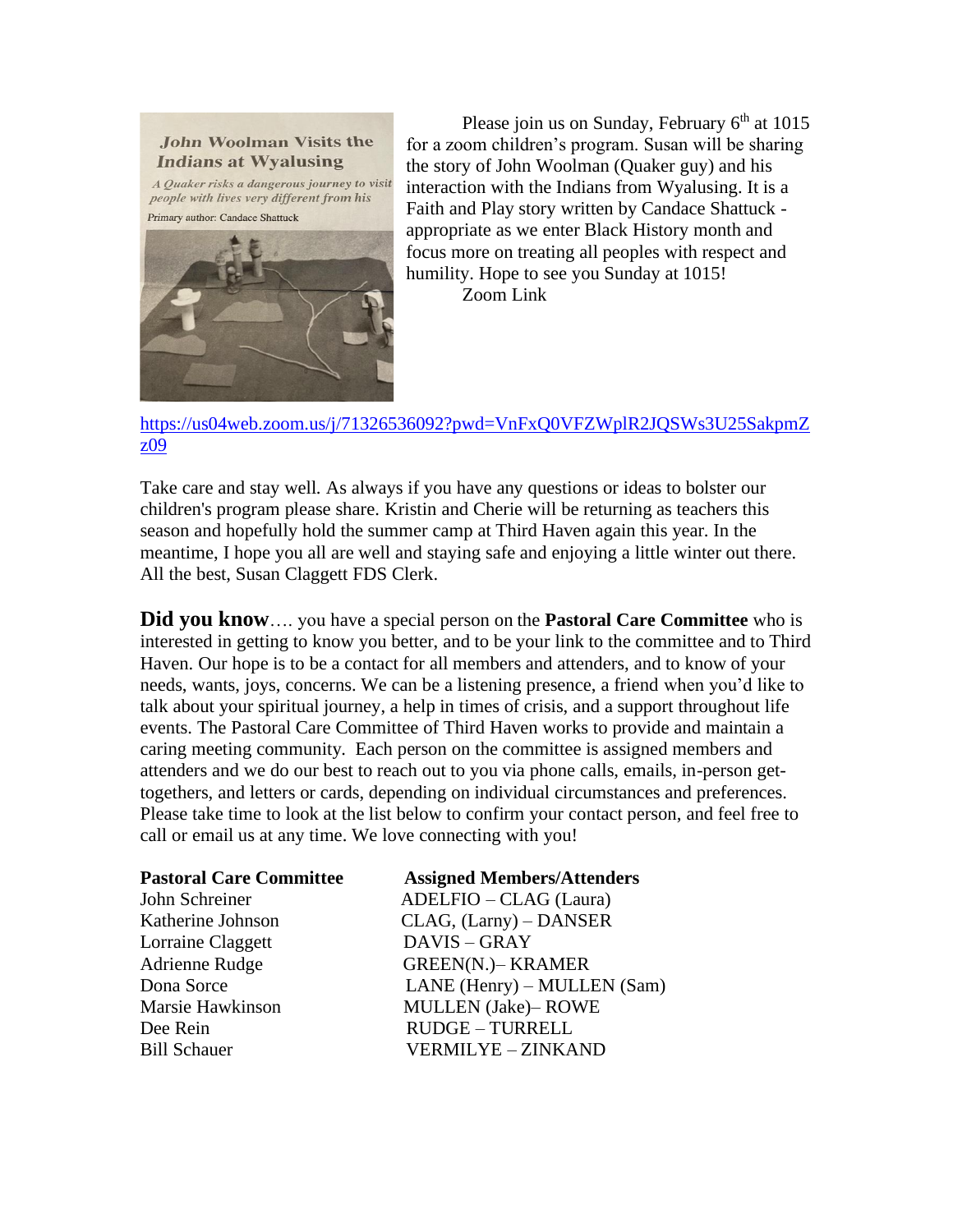In addition to ongoing efforts to reach out and maintain regular communication and support with individual members and attenders, the Pastoral Care Committee sponsors the following activities:

- Annual membership events including the New Members and Attenders Lunch during which the meeting community gathers to welcome new members and attenders, annual Christmas lunch, and an annual picnic.
- Clearness Meetings for the Purpose of Membership for attenders seeking membership; and Quakers seeking to transfer membership to Third Haven, as well for those who are seeking support with discernment on personal life decisionmaking. In addition, we oversee Clearness Meetings for Marriage Under the Care of the Meeting.
- End of Life Planning programs that provide resources available at Third Haven and in the broader community, ranging from housing and assisted living options, home based care, advanced directives and memorial intentions.
- Assisting family members with planning memorial services for loved ones who are members or attenders.
- Health and Well Being Programs and Resource Sharing.
- Memorial Intentions including assisting members and attenders with designation of memorial plaques or burial sites.
- Updating the Third Haven Directory with new contact or revised information for members and attenders. Updated information should be forwarded to the Clerk of the Communications Committee and the other members of the Pastoral Care Committee.

**Announcements** <http://www.thirdhaven.org/announcements.php> Calendar of Activities <http://www.thirdhaven.org/calendar.php> Online directory <http://www.thirdhaven.org/members/dir.php>

# **February 6 [ Sunday]**

# **Quaker Voice Maryland Presentation:**

Third Haven members and attenders are invited to participate in a virtual presentation and question and answer session with members of Quaker Voice Maryland (QVM) on Sunday, February 6 after the Rise of Meeting. The presentation with include an overview of the 2022 Maryland General Assembly process, unveiling the QVM legislative agenda, and ways that Friends can advocate for bills focused on Racial Equity, Climate Justice and Criminal Justice Reforms. The presentation can be accessed via the Meeting for Worship ZOOM link. For information, contact Dona Sorce at 412-334- 8185, [dyesorce@gmail.com](mailto:dyesorce@gmail.com)

**Jonathan Williams writes**, "Friends, my first job interview when I returned to Maryland in 2015 was with a nearly secret teaching unit run by Md Dept of Ed. serving 7,000 incarcerated children in 3 facilities. One of them is near Snow Hill and seems to share staff and property with a state lock-up for immigration cases. It was one of the reasons I wanted Friends in this area to investigate the Quaker-led Alternatives to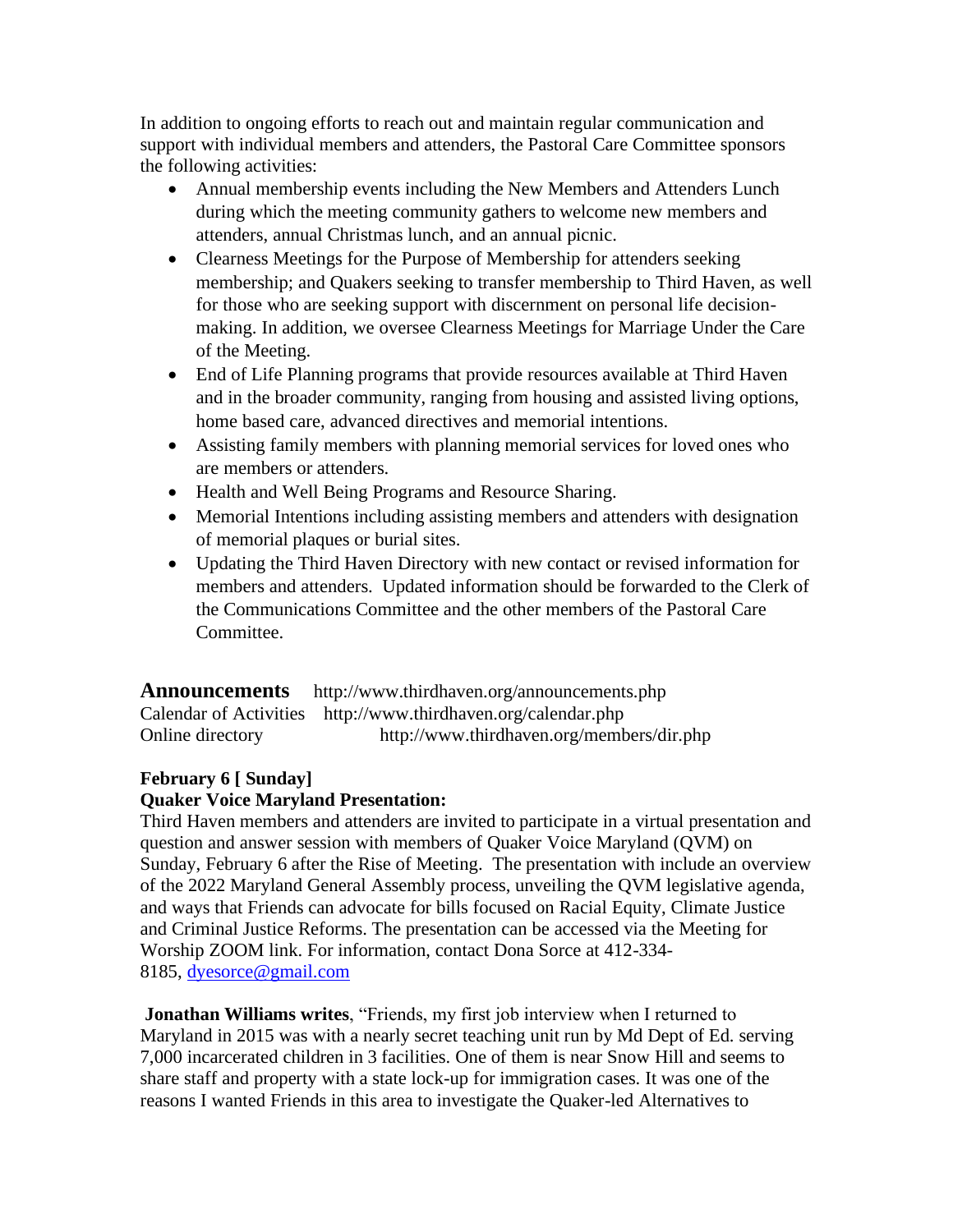Violence Program (AVP) but my queries with AVP volunteers nationally and in Maryland greatly discouraged me. This bill. [*Juvenile Justice Reform*] is a step in the right direction which is good because there is a long way to go. Attached Juvenile Justice Reform *Read more about the bill [here.](https://strongfuturemd.org/wp-content/uploads/2022/01/MYJC-End-Automatic-Charging-One-Pager-2.pdf)*



## **February 6 [SUNDAY] at 5pm on Maryland Public Television Finding Fellowship**

Watch wherever you get MPT! Three racially segregated churches in the historic community of Quince Orchard in Montgomery County (MD), born out of the Civil War, each had fallen on hard financial times. The Black church's members gathered one evening to discuss their church's uncertain future.

As members debated the consequences of merging with the two local white congregations, one minister interrupted the April 4, 1968, meeting to announce that Martin Luther King, Jr. had just been murdered in Memphis, TN. Despite King's assassination — though others argue because of it — those three churches voted to merge their congregations into one.

In September 1968, each church held its last racially segregated service. The reality is not every member stayed. Each church lost members. Still, the hardest decision wasn't to come together but to stay together. Yet, because of their efforts, in September 2018, Fairhaven United Methodist Church celebrated its 50th year of purposeful integration. Join MPT for a discussion with the filmmakers! Tuesday, February 15 at 7pm.

Watch the documentary Finding Fellowship and engage in a conversation around the film, faith, social justice, history, community, and more. We'll be joined by the film's coproducers, Jason Green and Kisha Davis, for a discussion after the screening. Click here for details and to RSVP. <https://ovee.itvs.org/screenings/4dudo>